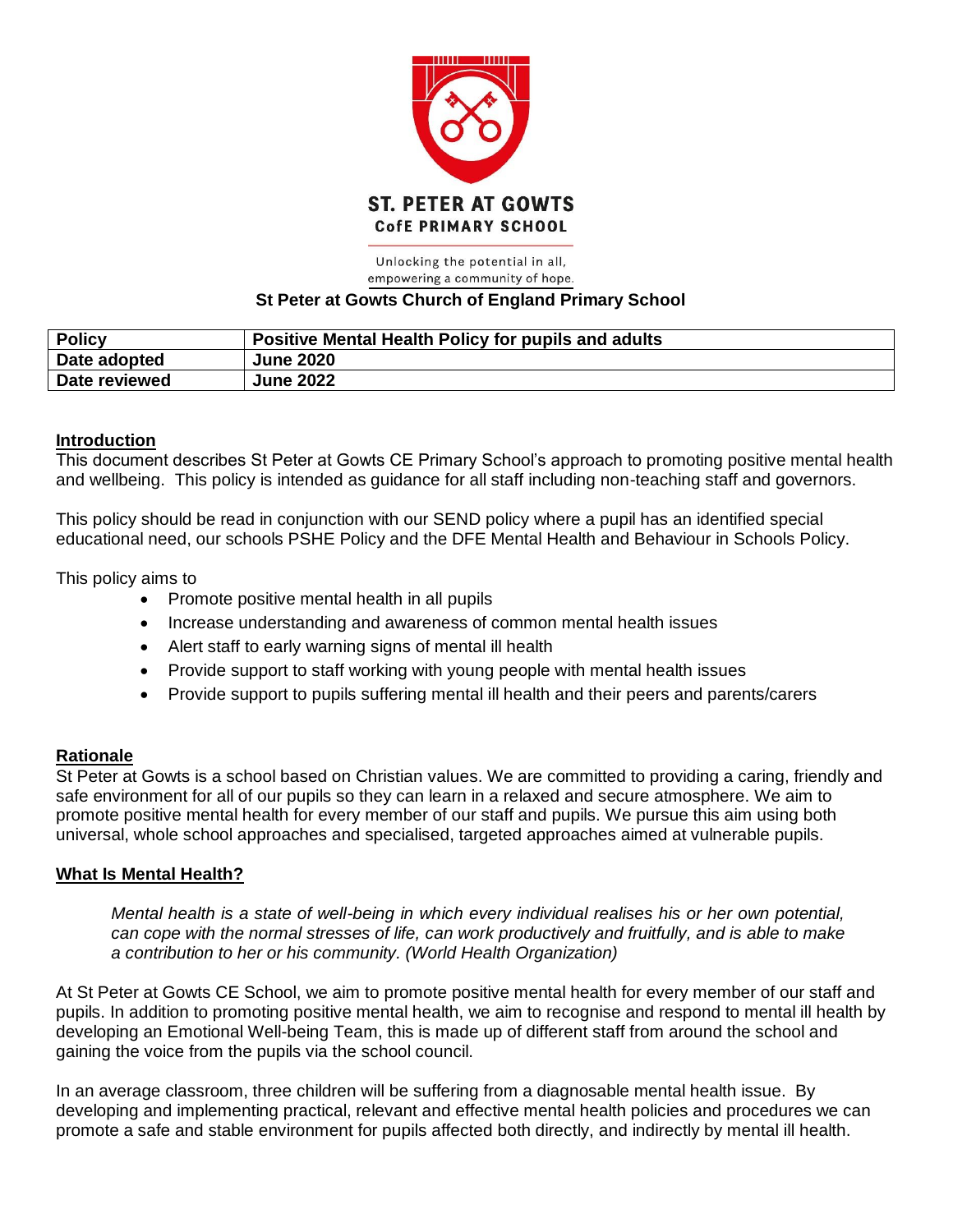#### **Meet the Team**

At St Peter's we have a dedictaed team to support not only our pupils well-being, but also our staff, governors and other adults associated within the school. Within the team there are specific roles which have been identified and shared with all pupils and staff and is well promoted via our schools website.

- Mrs Hickerton Emotional Wellbeing Adult Lead
- Mrs Cook SENDco
- Mrs Robinson Emotional Wellbeing Children's lead
- Mrs Philips Councellor
- Miss Hayward PHSE Lead
- Mr Magee Physical/movement Wellbeing Lead

Any member of staff who is concerned about the mental health or wellbeing of a pupil should speak to the mental health lead in the first instance. If there is a fear that the pupil is in danger of immediate harm then the normal child protection procedures should be followed with an immediate referral to one of the DSL's.

Where a referral to CAMHS is appropriate, this will be led and managed by . Guidance about referring to CAMHS is provided in Appendix xxx.

#### **Individual Care Plans**

It is helpful to draw up an individual care plan for pupils causing concern or who receive a diagnosis pertaining to their mental health. This should be drawn up involving the pupil, the parents and relevant health professionals. This can include:

- Details of a pupil's condition
- Special requirements and precautions
- Medication and any side effects
- What to do, and who to contact in an emergency
- The role the school can play

There are two document used, depending on the level of support required, the standard form is a Individual Pupil's Action Plan, see Appendix xxx.For more complex support needs a Pastoral Support Plan will be put in place. Link needed

#### **Teaching about Mental Health**

The skills, knowledge and understanding needed by our pupils to keep themselves and others physically and mentally healthy and safe are included as part of our developmental PSHE curriculum.

The specific content of lessons will be determined by the specific needs of the cohort we're teaching but there will always be an emphasis on enabling pupils to develop the skills, knowledge, understanding, language and confidence to seek help, as needed, for themselves or others.

St Peter at Gowt's school will follow the **PSHE Association Guidance<sup>1</sup> to ensure that we teach mental health** and emotional wellbeing issues in a safe and sensitive manner which helps rather than harms.

#### **Signposting**

 $\overline{a}$ 

St Peter at Gowts will ensure that staff, pupils and parents are aware of sources of support within school and in the local community. What support is available within our school and local community, who it is aimed at and how to access it is outlined in Appendix xxx.

We will display relevant sources of support in communal areas such as the entrance hall, staff room and toilets as well as using our school's well developed website and our social media platform, as well as regularly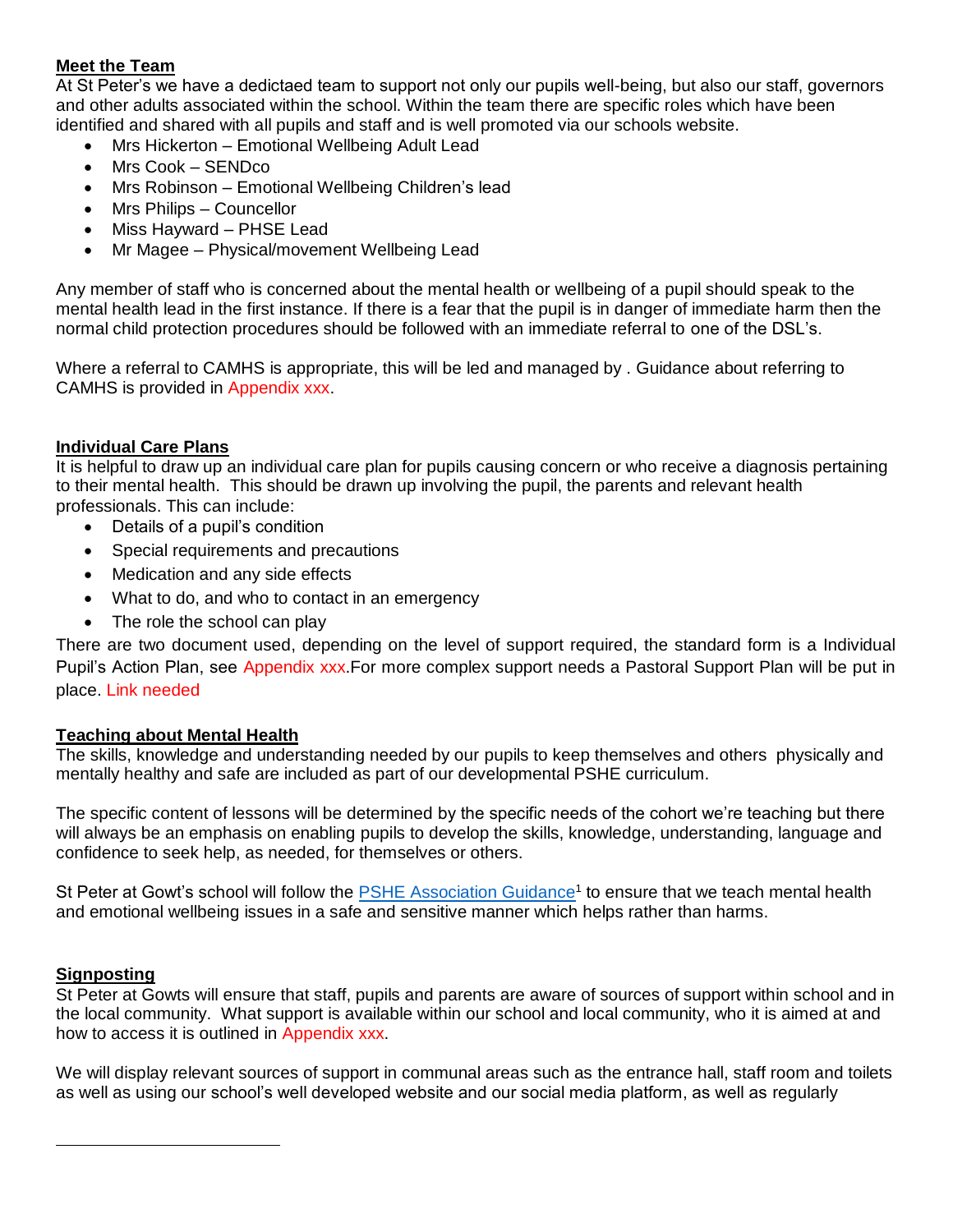highlighting sources of support to pupils within relevant parts of the curriculum. Whenever we highlight sources of support, it will increase the chance of pupil's help-seeking by ensuring all understand:

- What help is available
- Who it is aimed at
- How to access it
- Why to access it
- What is likely to happen next

#### **Warning Signs**

School staff may become aware of warning signs which indicate a pupil may be experiencing mental health or emotional wellbeing issues. These warning signs should **always** be taken seriously and staff observing any of these warning signs should communicate their concerns with our mental health and emotional wellbeing leads.

- Possible warning signs include:
- Physical signs of harm that are repeated or appear non-accidental
- Changes in eating / sleeping habits
- Increased isolation from friends or family, becoming socially withdrawn
- Changes in activity and mood
- Lowering of academic achievement
- Talking or joking about self-harm or suicide
- Abusing drugs or alcohol
- Expressing feelings of failure, uselessness or loss of hope
- Changes in clothing  $-$  e.g. long sleeves in warm weather
- Secretive behaviour
- Skipping PE or getting changed secretively
- Lateness to or absence from school
- Repeated physical pain or nausea with no evident cause
- An increase in lateness or absenteeism

#### **Managing disclosures**

A pupil may choose to disclose concerns about themselves or a friend to any member of staff so all staff need to know how to respond appropriately to a disclosure. The member of staff's response should always be calm, supportive and non-judgemental.

Staff should listen, rather than advise and our first thoughts should be of the pupil's emotional and physical safety rather than of exploring 'Why?' For more information about how to handle mental health disclosures sensitively see Appendix xxx.

All disclosures should be recorded and held on the pupil's confidential file via CPOM's. This record should include:

- Date
- The name of the member of staff to whom the disclosure was made
- Main points from the conversation
- Agreed next steps

This information should be shared with the Mental Health Lead for children, Mrs Robinson who will offer support and advice about next steps. See Appendix xxx for quidance about making a referral to CAMHS.

# **Confidentiality**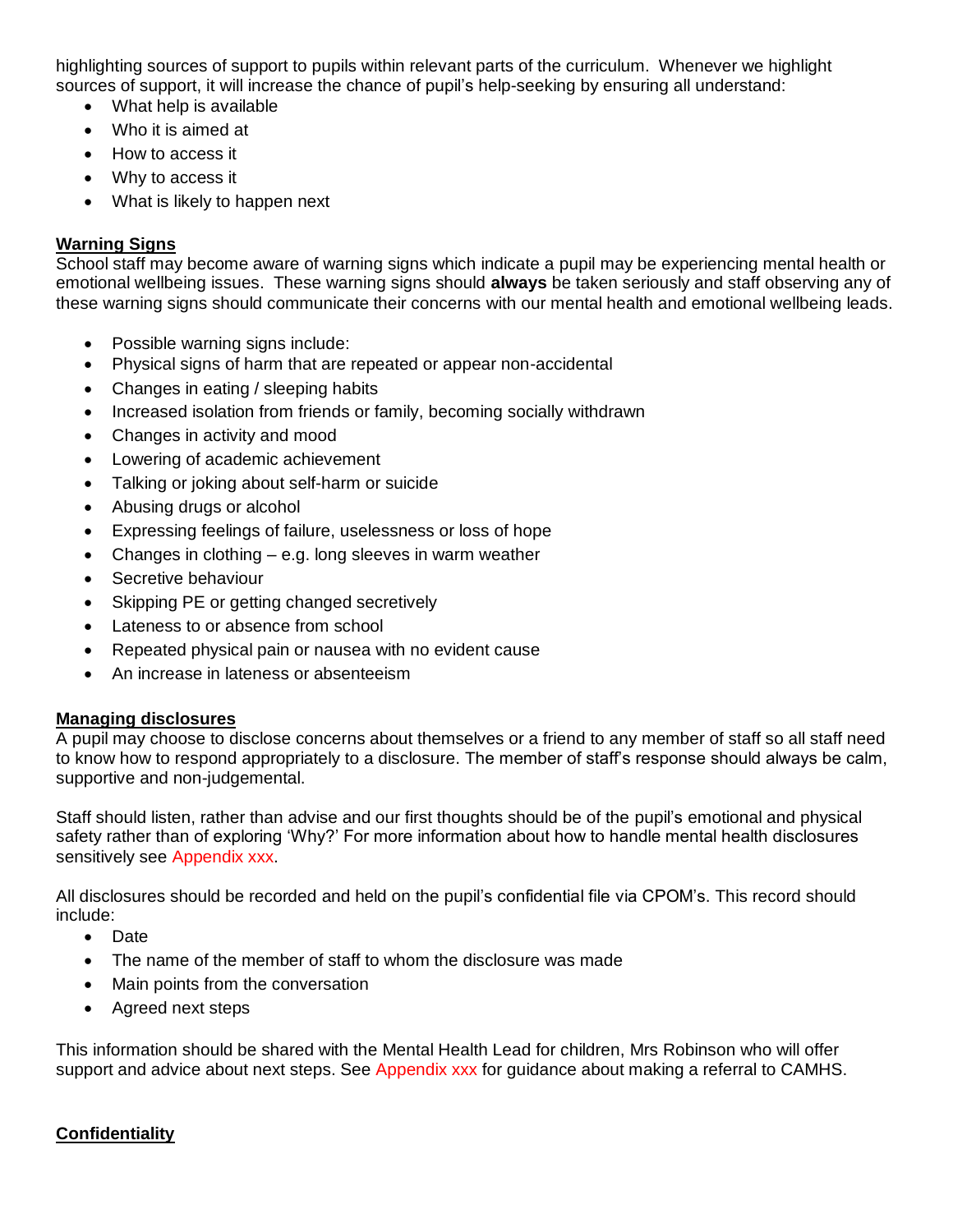We should be honest with regards to the issue of confidentiality. If we feel it is necessary for us to pass our concerns about a pupil then we should discuss with the pupil:

- Who we are going to talk to
- What we are going to tell them
- Why we need to tell them

We should never share information about a pupil without first telling them. Ideally, we would receive their consent, though there are certain situations when information must always be shared with another member of staff and / or a parent. Particularly if a pupil is in danger of harm.

It is always advisable to share disclosures with a colleague, usually the Mental Health and Emotional Wellbeing Leads. This helps to safeguard our own emotional wellbeing as we are no longer solely responsible for the pupil, it ensures continuity of care in our absence and it provides an extra source of ideas and support. We should explain this to the pupil and discuss with them who it would be most appropriate and helpful to share this information with.

Parents should be informed if there are concerns about their mental health and wellbeing and pupils may choose to tell their parents themselves. If this is the case, the pupil should be given 24 hours to share this information before the school contacts parents. We should always give pupils the option of us informing parents for them or with them.

If a child gives us reason to believe that there may be underlying child protection issues, parents should not be informed, but the DSLs must be informed immediately.

#### **Working with Parents**

Where it is deemed appropriate to inform parents, we need to be sensitive in our approach. Before disclosing to parents we should consider the following questions (on a case by case basis):

- Can the meeting happen face to face? This is preferable.
- Where should the meeting happen? At school, at their home or somewhere neutral?
- Who should be present? Consider parents, the pupil, other members of staff.
- What are the aims of the meeting?

It can be shocking and upsetting for parents to learn of their child's issues and many may respond with anger, fear or upset during the first conversation. We should be accepting of this (within reason) and give the parent time to reflect.

We should always highlight further sources of information and give them leaflets to take away where possible as they will often find it hard to take much in whilst coming to terms with the news that you're sharing. Sharing sources of further support aimed specifically at parents can also be helpful too e.g. parent helplines and forums.

We should always provide clear means of contacting us with further questions and consider booking in a follow up meeting or phone call right away as parents often have many questions as they process the information. Finish each meeting with agreed next step and always keep a brief record of the meeting on the child's confidential record.

#### **Working with All Parents**

Parents are often very welcoming of support and information from the school about supporting their children's emotional and mental health. In order to support parents we will:

• Highlight sources of information and support about common mental health issues on our school website

• Ensure that all parents are aware of who to talk to, and how to get about this, if they have concerns about their own child or a friend of their child

Make our mental health policy easily accessible to parents

• Share ideas about how parents can support positive mental health in their children through our regular information evenings